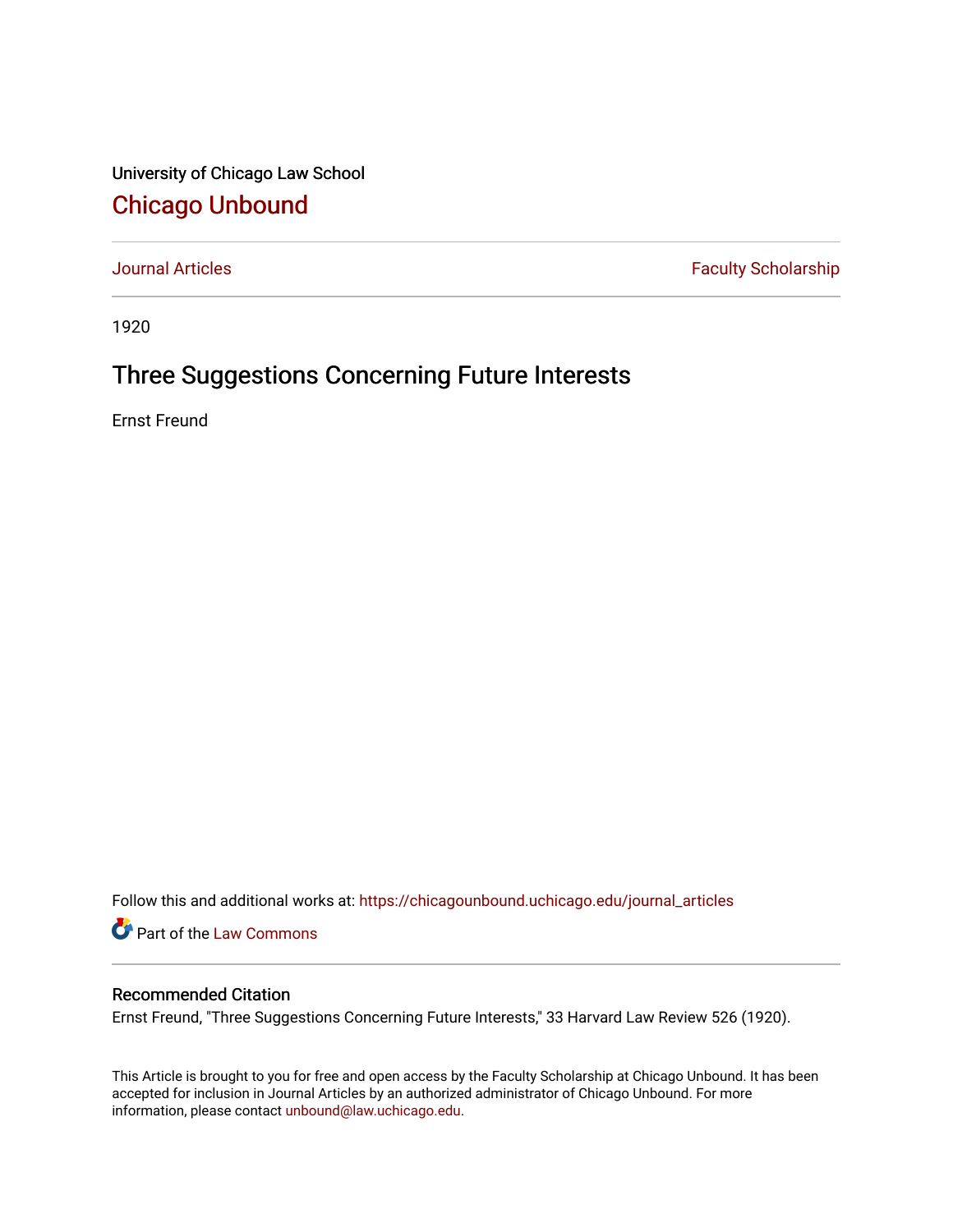## THREE SUGGESTIONS CONCERNING FUTURE INTERESTS

#### i. Tim TRANSxSSION **OF** REMAINDERS

REORGE GOLLADAY died in 1854, his widow Nancy, who died in 1907, surviving him by over half a century. By his will he gave his real estate to his wife and to her children after her death; "and if the said Nancy Golladay does not have children that will live to inherit said real estate, that said real estate, at the death of Nancy Golloday and her children, fall to Moses Golladay and his heirs." Nancy, then childless, remarried, and had a daughter who died before her mother. No children survived her. Moses Golladay died in *1855,* leaving two children, William and Mary. William in i9oo made a warranty deed purporting to convey his interest in the real estate left by the will, and died intestate in **19o4,** leaving children as his heirs. The Supreme Court of Illinois holds that no title ever vested in William Golladay, the son of the remainderman named in the will, since he died before the life tenant. His children are not estopped by the covenants of his deed, for they do not assert title by descent from him, but as heirs of their grandfather Moses. Had William survived the life tenant, the warranty deed would have transferred the remainder, which in that event would not have passed to others under the terms of the will. Passing as it did to others, his deed conveyed nothing.<sup>1</sup>

This decision revives for Illinois, and for contingent remainders; the common-law rule regarding the descent of remainders and reversions, according to which he who claims by descent must make himself heir to him in whom the estate first vested by purchase,<sup>2</sup> ignoring the qualification added by Watkins that one who exercises acts of ownership shall be regarded as the purchaser of the reversion or remainder.<sup>3</sup> The rule that in the descent of a reversion and remainder there is no "mesne heir" but that the one claiming when the expectant estate vests in possession, claims as heir of the original

**<sup>1</sup>** Golladay **v.** Knock, **235 IBI.** 412, *85* **N. E.** 649 **(i9o8); RsAS, CASES ON** FuTmR **INTERESTS**, 178.

**<sup>2</sup>** WATiNs, LAW **OF DESCENTS,** 118.

*<sup>3</sup> Ibid.,* **112, 1i8.**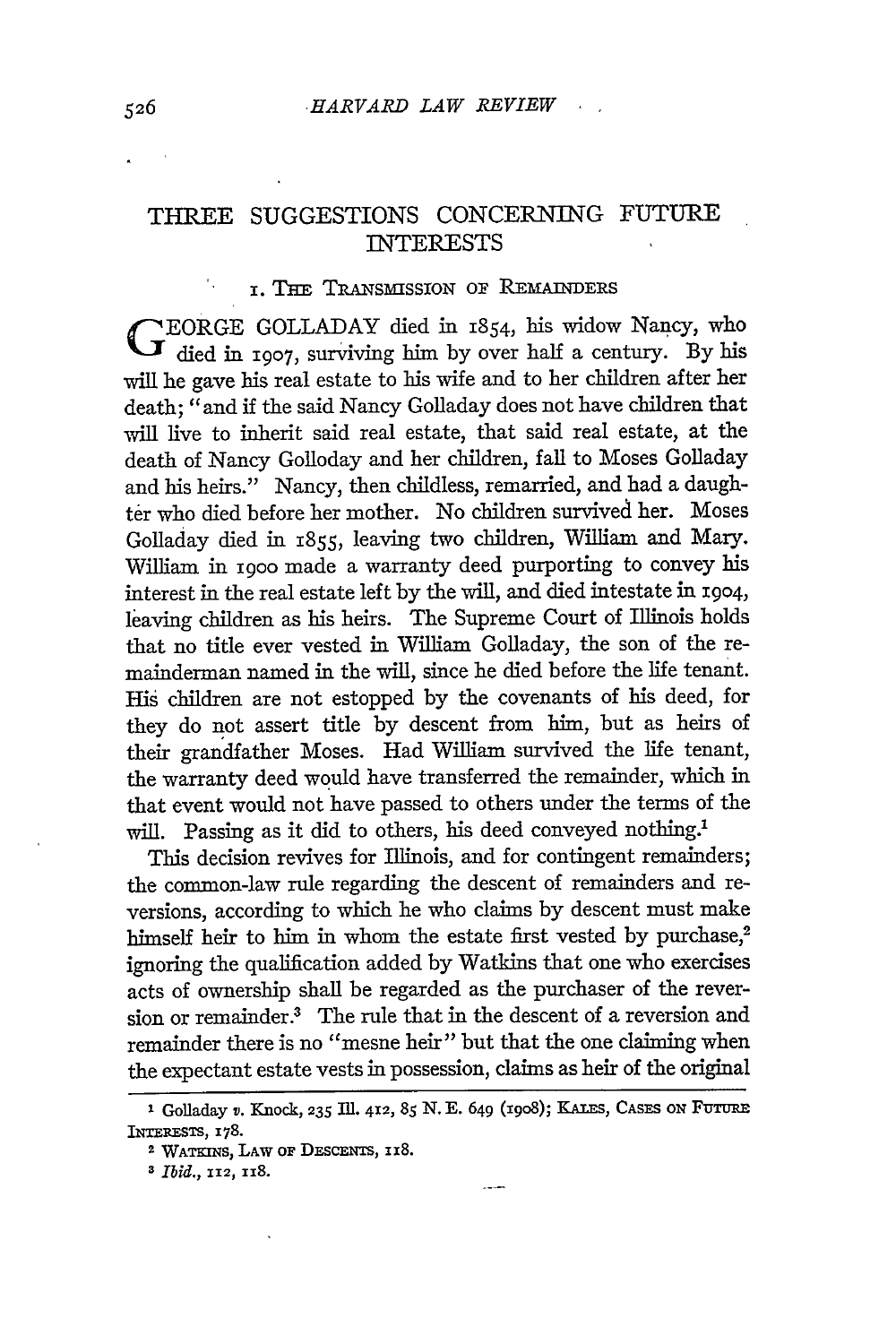remainderman or reversioner, is the law in Maryland,<sup>4</sup> but has been changed by statute in other jurisdictions.5

The following remarks are intended to show why the older rule revived in part for Illinois is preferable to the rule which is at present more generally observed.

When a testator creates life estates with remainders, he does one of two things: he either gives property to a designated person or persons, subject to a life provision for some other person, or he makes a life provision and leaves it to be determined by circumstances existing at the end of the life where the property is to go. These two alternatives represent the real difference between vested and contingent remainders; "vested subject to be divested," when applied to an estate in expectancy, is in reality contingent; and the treating of such a remainder as vested subject to be divested, for the purpose of avoiding certain restrictions or liabilities attaching to contingent remainders,<sup>6</sup> is a mere conventional mode of construction that should not mislead or confuse us. Whenever a testator makes a disposition dependent on circumstances existing at a future time, he seeks to project himself and his will, as far as feasible, to that point of time; if he could, he would only then make his dispositions. It may safely be assumed that he does not intend to benefit persons who would not be the natural beneficiaries of his will were his will made at the later point of time. Results contrary to his presumed interest may, however, easily follow, if remainders are treated as vested, or if contingent remainders are treated as descendible, devisable, or alienable. It will then not infrequently happen that his property at the time to which he desires to project his control will pass to persons who are strangers to him. So in the very common case that the remainderman dying in the life of the life tenant leaves a wife or husband as heir, or that the remainder descends to a child and the child later dies, leaving the other parent

**5** Nonalienability: Blanchard v. Blanchard, x Allen (Mass.), **223** (x86i); **5** GRAY, **4 AsES ON** PROPERTY, **2** ed., 77; destructibility: Doe v. Martin, 4 T. R. **39** (1790); **5 GRAY, CASES ON PROPrERTY, 2** ed., *ss.***Paradox** (1994)

<sup>4</sup> Barnitz's Lessee v. Casey, 7 Cranch (U. S.), 456, 469, **470** (I812); Buck *v.* Lantz, 49 Md. 439 (1878); and in Georgia, Payne *v.* Rosser, 53 Ga. *662* (1875).

**<sup>5</sup>** Cook v. Hammond, 4 Mason *(U.* S.), 467 (1827); Kean's Lessee v. Roe, 2 Harr. (Del.) 103 (1835); Hillhouse *v*. Chester, 3 Day (Conn.), 166 (1808); Cote's Appeal, **<sup>79</sup>**Pa. St. **235** (1875); Early *v.* Early, 134 N. C. **258,** 46 **S.** E. 5o3 (i9o4); Hicks v. Pegues, 4 Rich. Eq. (S. C.) 413 **(1852).** See the citations in note in **KALES, CASES ON** FUTURE INTERESTS, 184.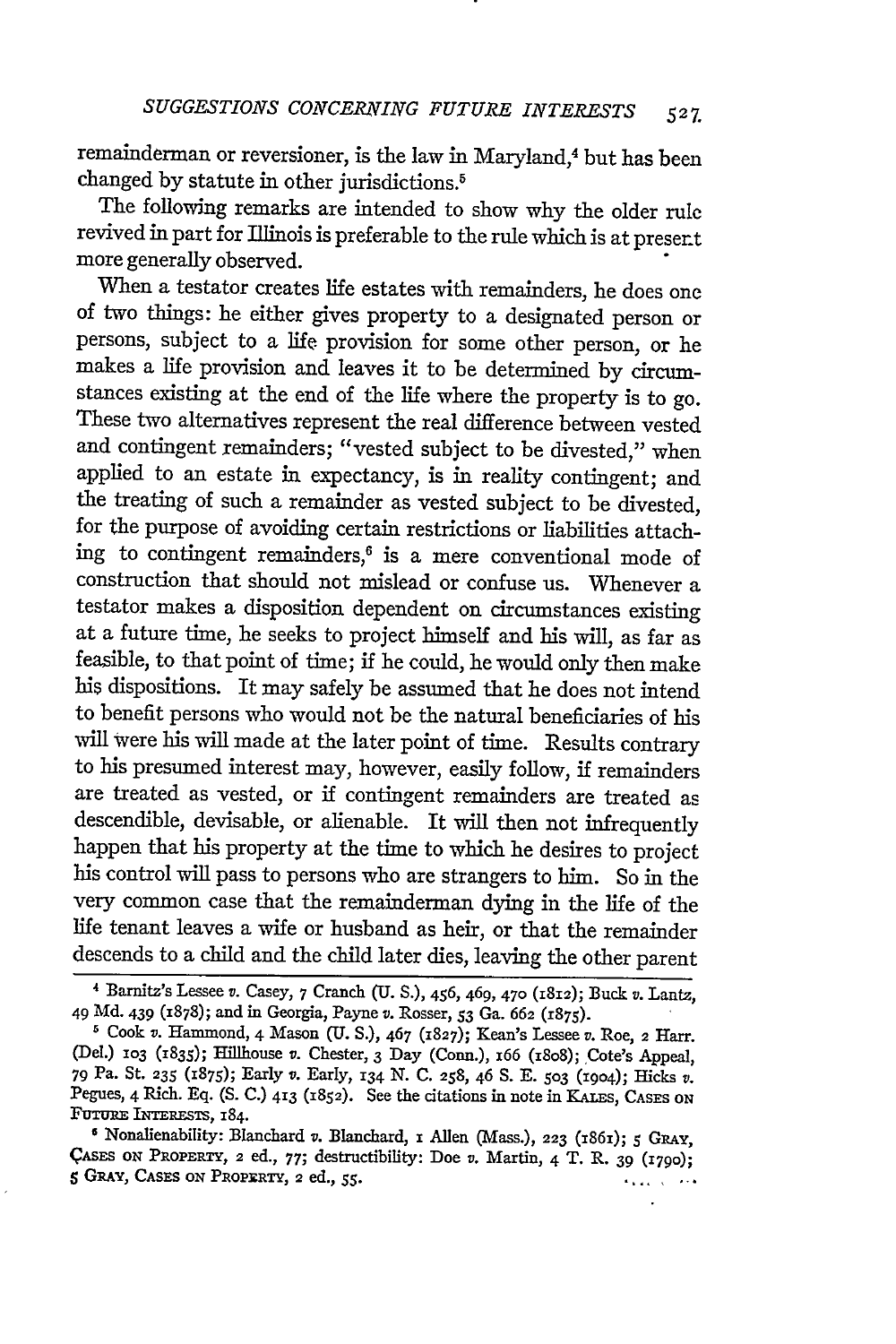as its heir. To avoid this result, the Supreme Court of Illinois has in several cases interpreted a remainder not only as contingent, but as contingent upon the remainderman outliving the life tenant. So in the common form of limitation "to my wife for life, upon her deaih to my children, and if any of my children die leaving issue either before me or before my wife, then the issue of the child so dying shall take the share which the parent would have taken if living at her death," the children take remainders contingent upon their surviving the wife,7 with the result that if a child leaves husband or wife, but no issue, the husband or wife will take nothing. In most states there is probably no hard and fast rule preventing courts from seizing upon slight forms of expression to read a contingent remainder as contingent upon the contingent remainderman surviving the life tenant, and particularly the provision in favor of his issue, should he die before the life tenant, will aid that construction. The trouble is that such a construction would aid the testator's scheme only if he had made express provision for issue of the contingent remainderman, for normally the testator desires that a contingent provision for a relative should inure to the benefit of the latter's children should he die prior to the happening of the contingency. The rule in *Golladay* v. *Knock* is an additional aid in carrying out the testator's presumable intent, for while it lets in the son of the contingent remainderman, it does not let in either the son's wife or the son's mother, should the son die before the interest vests in possession. If, however, the testator's presumable intent is to shut out all those who are strangers to his blood, the rule of *Golladay* v. *Knock* does not go far enough, for it lets in the contingent remainderman's wife, so far as she is her husband's heir. The shutting out of all strangers requires either an explicit appropriate provision or a statute.

An abstract direction inserted in a will that a remainder shall not, while it is still an interest in expectancy, pass to strangers, would of course be futile; a testator can neither alter the legal course of descent nor render property inalienable. The only common-law exception to this rule is the estate tail. At common law a remainder in tail will prevent the property from passing out of the stock

**<sup>7</sup>** Cummings **v. Hamilton,** *220* Ill. **480, 77 N. E. 264** (igo6); 1ALEs, **CASES ON** FUTURE INTERESTS, 175; People v. Byrd, 253 Ill. 223, 97 N. E. 293 (1912); KALES, *id.,* **477.**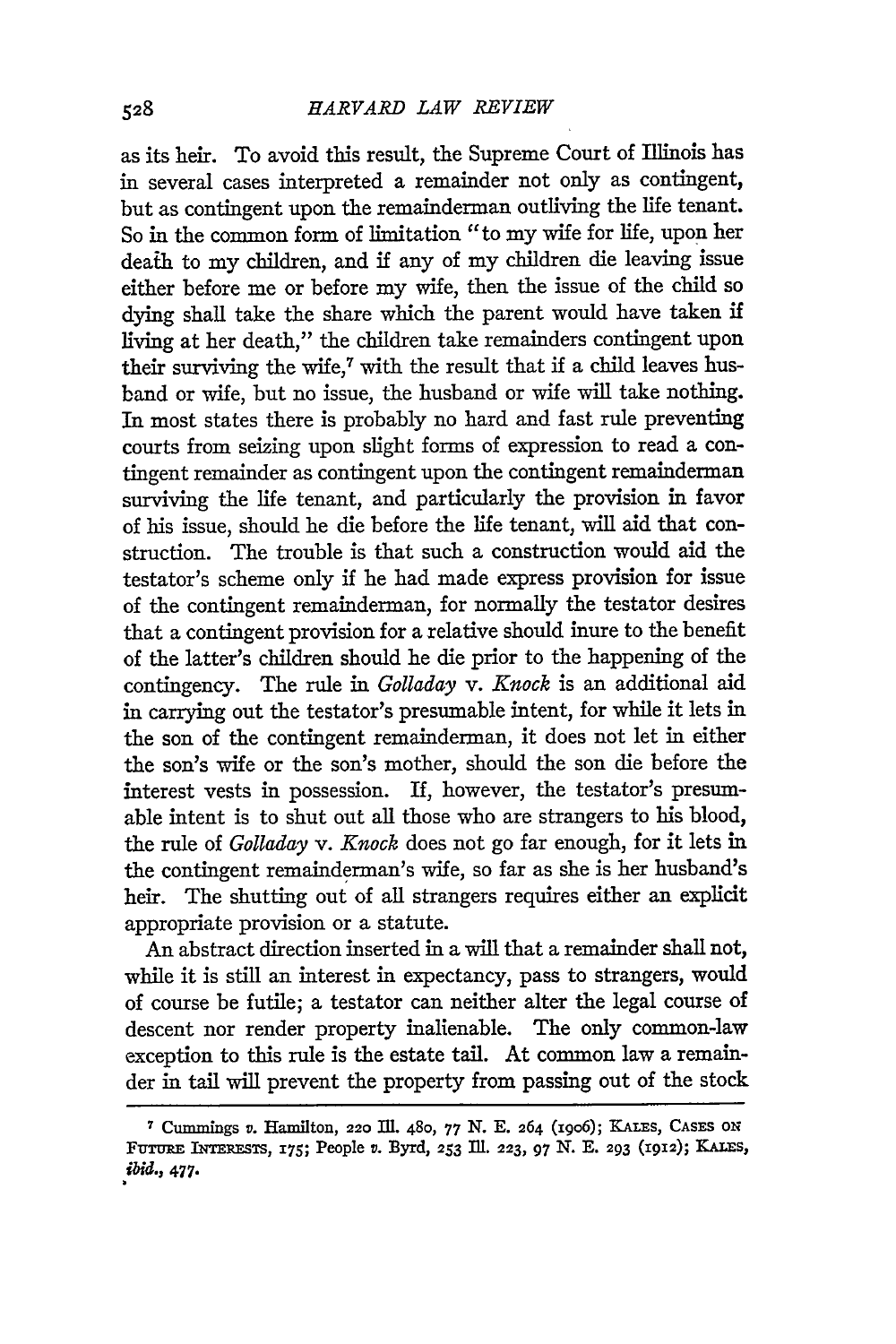by any testamentary act; and before the remainder hasvested in possession, the remainderman in tall cannot dispose of his interest (by common recovery or its statutory substitute) without the concurrence of the life tenant. In this country the entail legislation of the state where the land is situated will have to be carefully examined, and in most states it will be found that the remainder in tail is not available for the testator's purpose. In any event it would not serve in case of personal property.

What the testator can do is to create alternative contingent limitations. This is what the Supreme Court of Illinois did for the testator in *Golladay v. Knock.* It construed the contingent Temainder in fee as a remainder in the alternative to the person named or to his heirs at the time of the vesting of the possession. Under the facts of that case the construction operated to exclude the stranger claiming under the nonsurviving heir of the remainderman. Had the remainderman, however, died leaving no children, but a widow surviving the life tenant, she would under the law of descent of Illinois have been the heir to the extent of one half of the property. The form of limitation "to B or his heirs" is therefore not adequate. The proper form is: *to A for life, remainder to B and his heirs, or if B dies during the life of the life tenant, to such heirs of B as would be also heirs of my own, had I died immediately after the life tenant.*

If this form is substituted for "to A for life, remainder to B and his heirs" (instead of for: to A for life, remainder to B *or* his heirs), the testator should bear in mind that he turns a vested into a contingent remainder, and that the latter may violate the rule against perpetuities where the former would not. That simply means that a testator, intent upon pushing his tying-up scheme to the furthest limits, will encounter legal obstacles of one sort or another. In the ordinary case of life estates confined to the first generation, the testator has his free choice between vested and contingent provisions following the life estate, and the natural desire of keeping remainders from passing to strangers can be given full effect.

The difficulty arising from the rule against perpetuities would be avoided by a statutory rule for the transmission of remainders. The rule would be substantially as follows: "A remainder given to a relative shall before it vests in possession be transmissible by intestacy, will, or gift in the nature of a provision, to such heirs of the.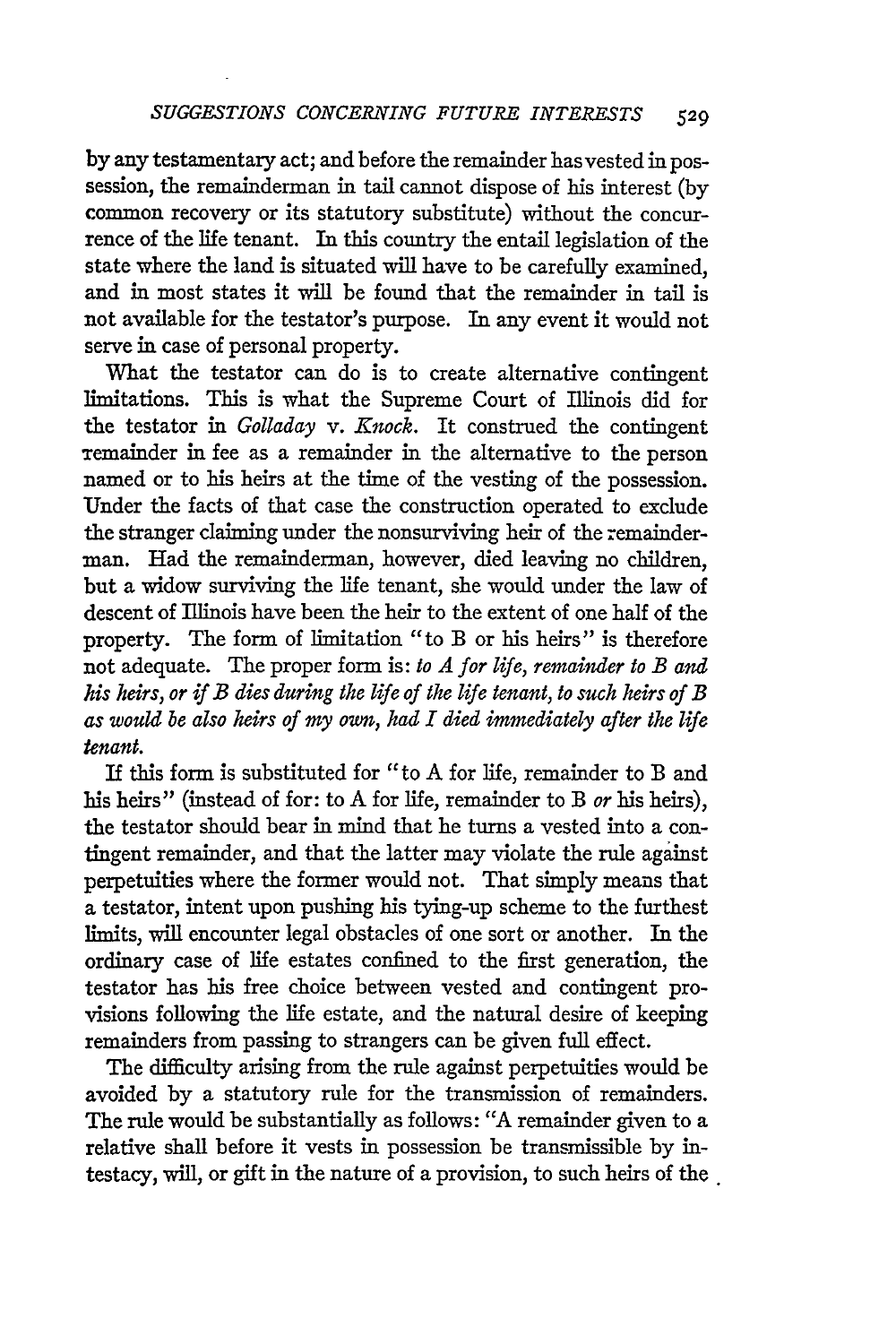remainderman only as would be also heirs of the original testator or donor had he lived until after the death of the life tenant. This rule shall apply by analogy to personal property and to executory limitations." This rule would, in accordance with the presumed' intent of the giver, exclude also the adopted child of the remainderman.

A gift in remainder not to a relative may well be left to explicit testamentary provision, if testator desires to keep it in the stock of the donee. If a statutory provision were deemed desirable, it would have to restrict transmission to descendants of the remainderman.

The suggested rule would not touch alienation *inter vivos* except where it is a gift in the nature of a provision. In so far as speculative dispositions are considered undesirable, they may be left to any existing restrictive rules, and they would in any event be effectually discouraged by the risk purchasers would 'run of not outliving the life tenant; a disposition in the ordinary course of business or management, however, which may be effected by remaindermen joining with life tenants, so far as it is possible now, ought not to be rendered impossible, but on the contrary facilities should be created where they are now lacking.

A rule restricting the transmissibility of remainders would in a manner revive the policy of the doctrine of "last seised" in the common law of descent. So long as the law did not recognize husband or wife as possible heirs, and so long as here was a rule forbidding the passing of property from the paternal to the maternal stock and *vice versa,* that doctrine had an extremely limited application. The rule now suggested would in one sense be of much wider application, for it would include devise as well as descent, and personal as well as real property, but it would recognize, as the common law recognized, that so long as a person has a merely expectant or future interest in property, the expectancy is not an asset to which persons having no blood connection with the source of the property have any equitable claim. If it be suggested that the rule would operate harshly with respect to a widow, let it be remembered that dower presupposes seisin, and that the law makes no provision for the widow of a son dying before his father, out of the father's estate, while it makes such provision for the issue of the son.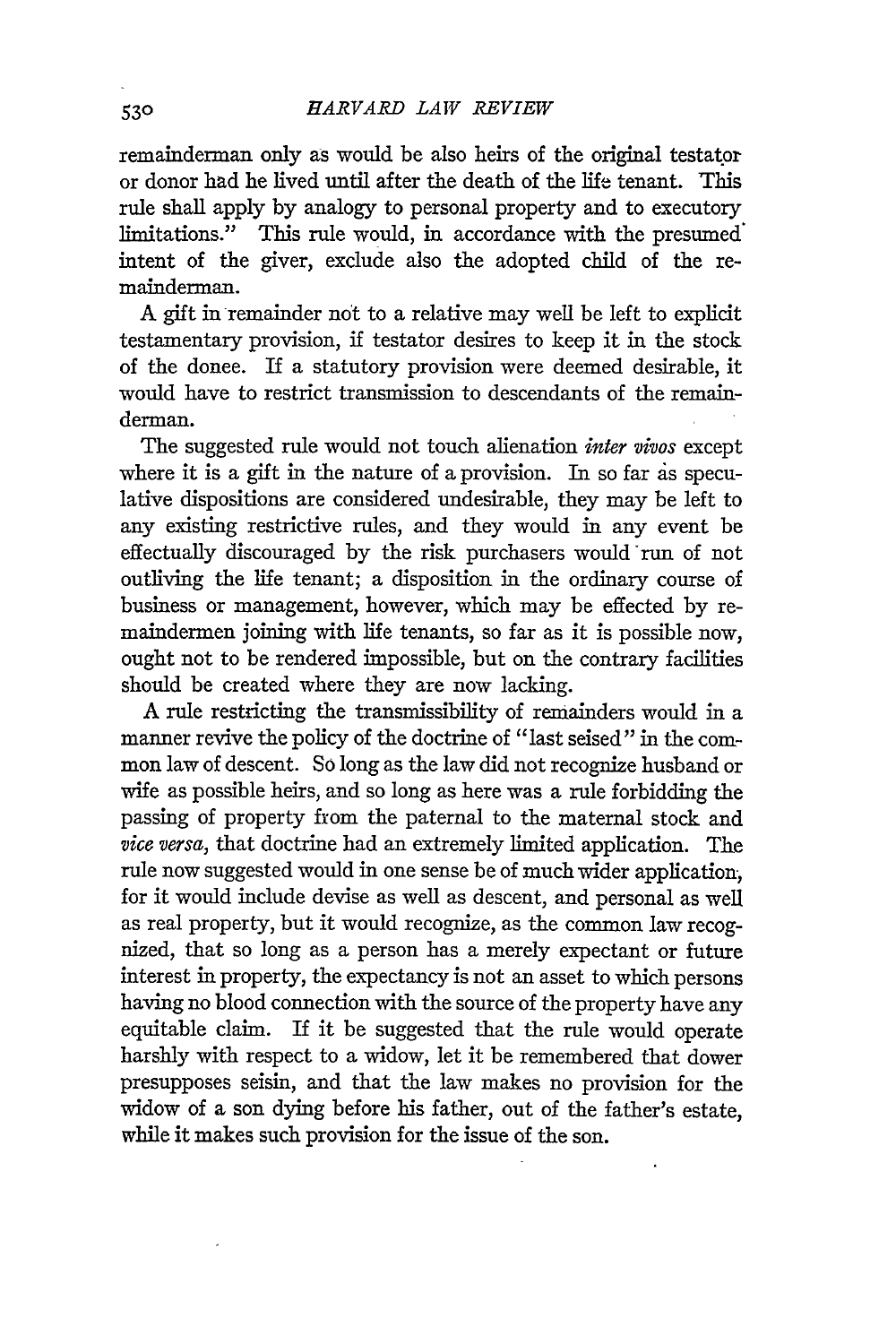#### 2. THE SEPARABILITY OF LIMITATIONS

Gray, in The Rule Against Perpetuities, says:

"Very often, indeed generally, a future contingency which is too remote may in fact happen within the limits prescribed by the Rule against Perpetuities, and a gift conditioned on such a contingency may be put into one of two classes according as the contingency happens or does not happen within those limits; but unless this division into classes is made by the donor, the law will not make it for him, and the gift will be bad altogether." **8** And he illustrates: "Thus a gift to B. if no child of A. reaches twenty-five is bad, although A. dies without children; while if the gift over had been if A. dies without children, or if his children all die under twenty-five, then on A.'s death without children, the gift over would have taken effect." **9**

The rule may be English law; but it is submitted that it is a most unreasonable rule. The rule should be that if a remote limitation not only in its terms logically includes a valid limitation, but also leaves'no doubt whatever as to what the valid limitation thus included is, and 'the valid limitation plainly carries out the testator's intent, the valid limitation will be given effect.

To apply this rule, not only should, in the instance given by Gray, the gift over be given effect if A died without children, but also if his children all died under twenty-one. "To the unborn son of A., but if he dies under twenty-five, over" - clearly includes: but if he dies under twenty-four, under twenty-three, under twenty-two, or under twenty-one; and if he dies under twenty-one, the gift over is valid. If he dies over twenty-one, the gift, unless it can be saved on some other principle, is invalid, because remotely taken away from him, and therefore remains in him. There cannot be the slightest difficulty of validating a limitation under the circumstances indicated. It is conceded that there is no sense in the English rule. Jessel, M. R., says: "This is a question of authorities." "The law is purely technical." **10** Why should American courts follow such a rule? Simply from that sense of reverence which, as has been happily said, is always at the service of the incomprehensible. The English Real Property Commissioners recommended a change

**<sup>8</sup>** § **331.**

<sup>§</sup> **332.**

**<sup>10</sup>**Miles v. Harford, **12 Ch. D.** 691, **703,** 704 (1879); quoted, **GAY, THE 1RuLE** AGAINsT **PERPETuiTIE\_,** § 349, note.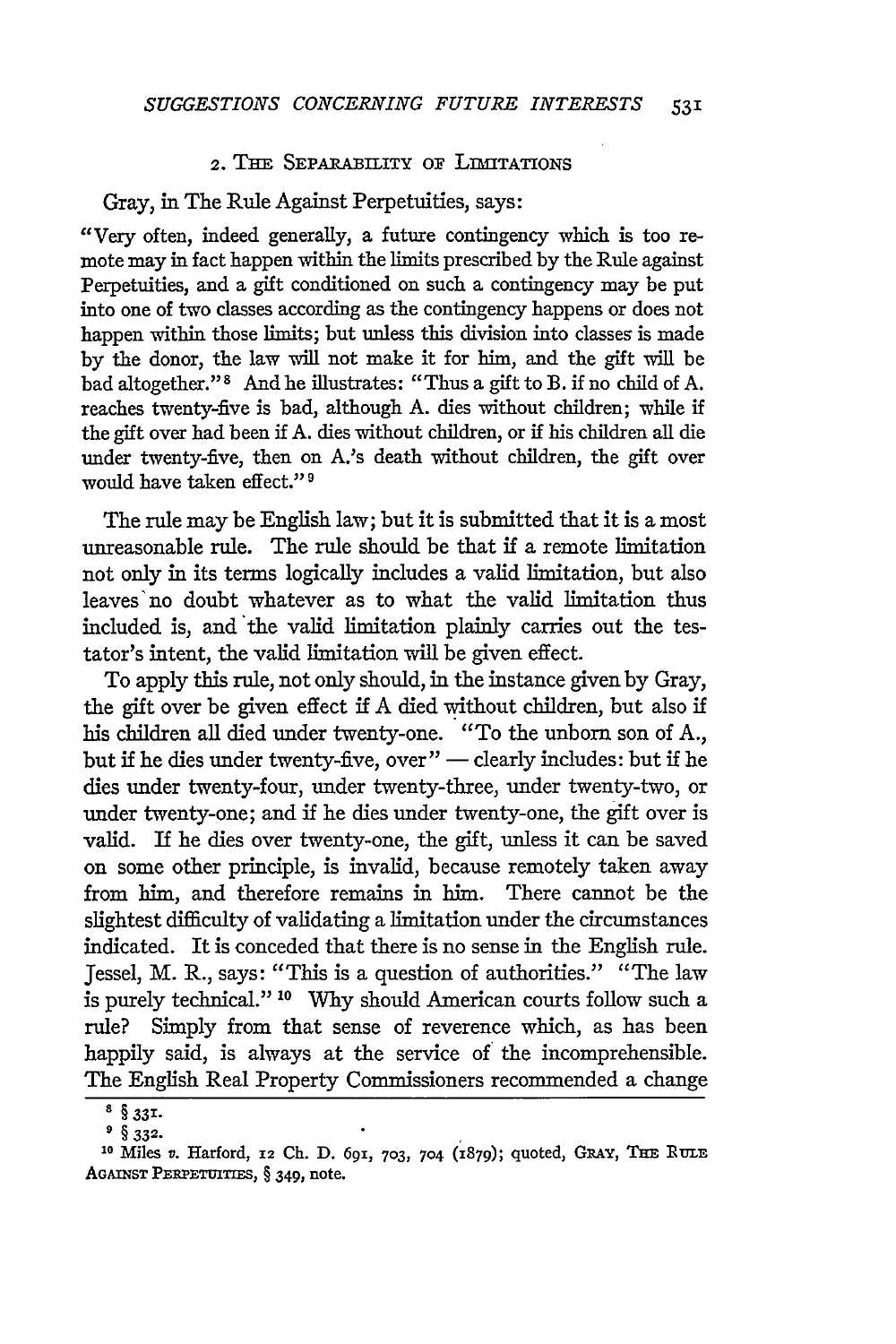of the rule by statute, but it can be changed by the simple process of logical reasoning.<sup>11</sup>

The rule may be put in this way: If I am promised more than can be validly promised, I am at least entitled to as much as can be validly promised if it can be separated from the excess. In New York a person having wife or children may not give by will to charity more than one half of his estate; should he give all, is not the charity entitled to one half ? The law expressly so provides, but any court would give this construction to the statute. An option unlimited in time was held void in *London & S. W. R. Co. v. Gomm.12* The option there was bargained for in i865; it was sought to be exercised in 1880, *i. e.*, within sixteen years. In *Barton v. Thaw*,<sup>13</sup> the option was sought to be exercised after thirty years. The option would have been good if in terms limited to twenty-one years; why should it not have been sustained for that period? It is not convincing to answer that the courts cannot arbitrarily fix upon twentyone years, since the parties might have stipulated for a life in being plus twenty-one years. Business transactions, particularly where a corporation is concerned, are normally measured by years and not by lives, and the reasonable period for which powers of sale unlimited in time are sustained is twenty-one years.

In some classes of cases it may be doubtful whether the court should cut down rather than annul. If I have bargained for more than I can validly take, I may be entitled to less, but I am not necessarily required to take less, and this works both ways, if the transaction is a two-sided one. If a lease is good only for twentyone years, the question whether a ninety-nine year lease should be sustained for twenty-one years must depend upon a variety of circumstances, the amount of rental, covenants, etc. In a sense a court in such a case must speculate as to intent, and this the English courts seem averse to doing, while American courts are more liberal. It is true that the Supreme Court of the United States has a rule similar to the English rule now under discussion against separating the valid from the invalid aspects of a statute where both aspects are covered by the same phrase;<sup>14</sup> but in these cases

**n** See **G AY,** *ibid.,* **p.** 6oo, note **3.**

<sup>&</sup>lt;sup>12</sup> 20 Ch. D. 562 (1881).

<sup>&</sup>lt;sup>13</sup> 246 Pa. 348, 92 Atl. 312 (1914).

<sup>14</sup> United States v. Reese, 92 **U. S. 214** (1875); Trademark Cases, zoo **U. S. 82** (1879); Employer's Liability Cases, **207 U. S. 463** (19O8).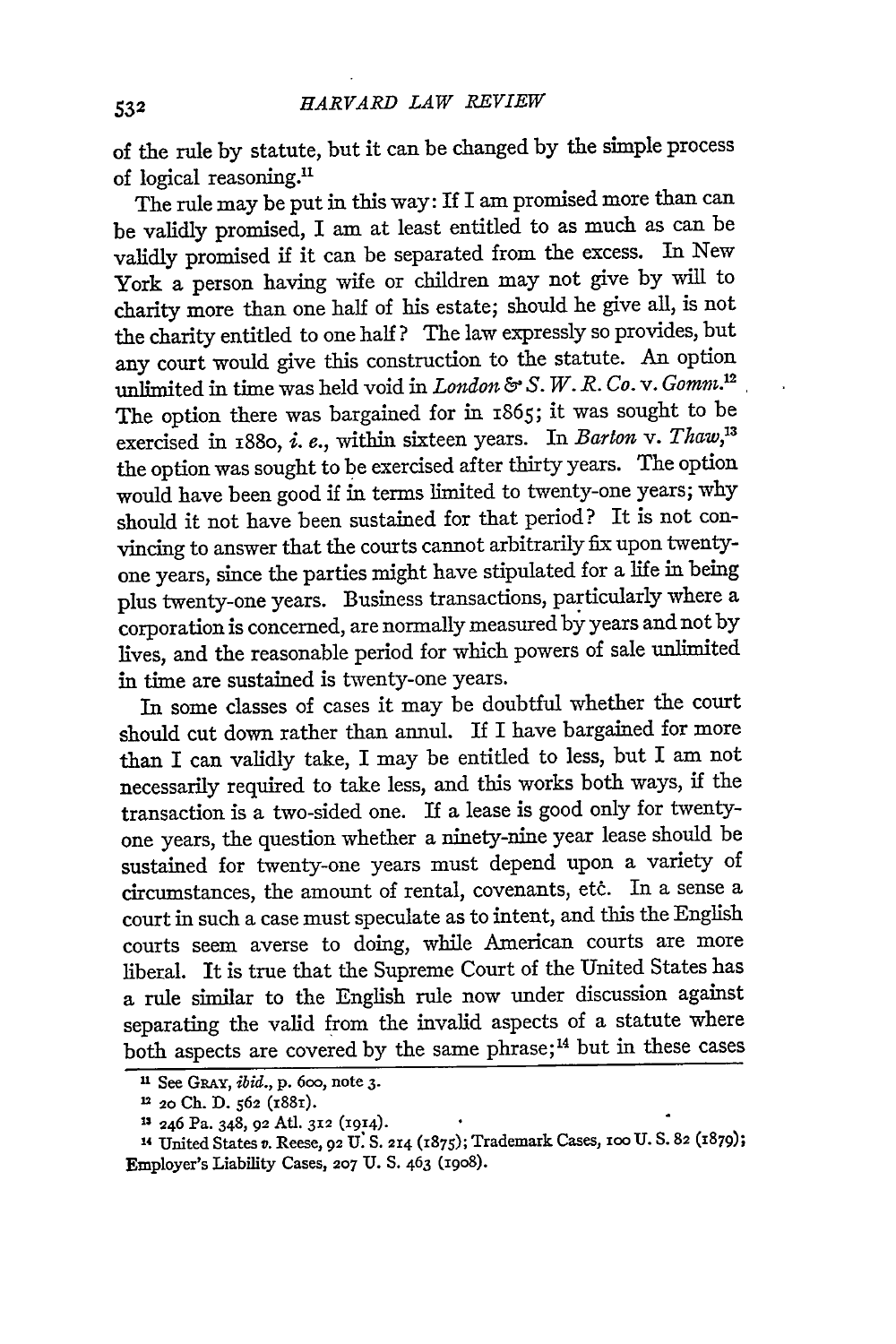the court was justified in refusing to give to a legislative policy effect in a more restricted field of application than Congress had specified. The rule is not one of mechanical operation, and where a statute contains in different clauses valid and invalid provisions, courts regularly inquire into the presumable legislative intent. It seems that in England, where a testator separates his gift into parts, and then gives part under valid, part under invalid limitations, the valid part is sustained without question,<sup>15</sup> whereas an American court will ask whether by reason of the entirety of the testator's scheme the invalid part does not also vitiate the valid.<sup>16</sup> The American rule is sensible, although it cannot be applied without speculating as to testator's intent.

The conclusion must be in favor of a judicial power of cutting down unlimited or excessive periods to the permissible limit. The trouble with the doctrine of separable limitations is the failure to distinguish between that which is matter of clear logical implication and that which is not. It is common sense to assert that a gift over upon dying under twenty-five may be sustained as a gift over upon dying under twenty-one; it does not follow that a gift to an unborn person at twenty-five can be sustained as a gift to an unborn person at twenty-one. When Sir William Grant suggested <sup>1</sup> that it might have been as well if the courts had held a limitation transgressing the limits to be void only for the excess where that excess could be clearly ascertained, he lent some countenance to a theory of cutting down which certainly cannot be supported as a mere matter of logic. A gift at twenty-one is not logically included in a gift at twenty-five, because the former is a larger gift, and the more is not included in the less.

Is it possible to sustain the gift to the unborn son of A at twentyfive by making it read as follows: "to the unborn son at twenty-five if he reaches that age within twenty-one years from his father's death"? This is clearly included in the contingency of his reaching twenty-five at any time. The usual objection to this method of validation is that the law permits the selection of any life as a "criterion" life. If Herbert Spencer could by his will postpone the ultimate vesting of interests to the death of the last survivor of

**<sup>1</sup> Cattlin v. Brown, ii** Hare, **372 (1853).**

**<sup>15</sup>** Barrett *v.* Barrett, **255** *IM.* **332,** *99* **N. E.** *625* (1912).

**<sup>17</sup>** Leake **v.** Robinson, 2 Meriv. **363 (1817).**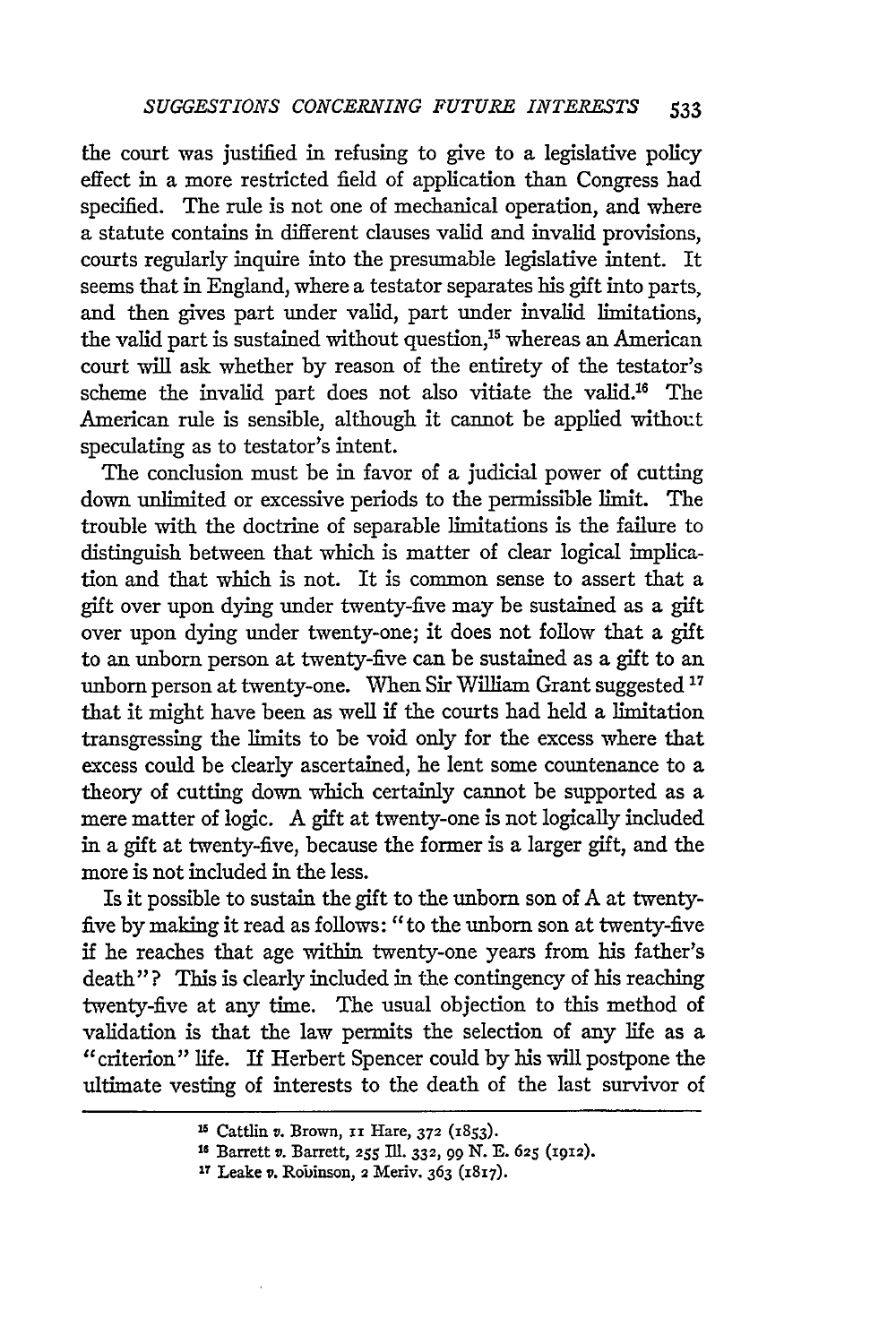the descendants of Queen Victoria living at his death, why should not a similar implication be made in favor of every will? The objection is specious, and it can be readily understood why, with the latitude permitted by the law as to the selection of criterion lives, the cutting down process suggested might have appeared to the courts to be too conjectural.

Still in practically every case the criterion life naturally suggests itself. "To the unborn son of A at twenty-five;" not only would A's life be the one to be naturally selected, but it is also the normal expectation that A will not die until his children are four years old. It would be a simple matter to frame a rule to the effect that any gift to unborn persons at an age older than twenty-one shall be construed as implying the condition that such age shall be reached within twenty-one years from the death of the parent **(if** a relative of the testator), through whom they are related to the testator. It would not have been impossible for the courts to imply such a condition; it would certainly be possible for the legislature to imply it without in any way altering the substance of testator's gift. Such an implied condition would also save many gifts to classes now held invalid. It would be a more satisfactory way of saving them than through construction. I do not subscribe to the rule that "every provision in a will or settlement is to be construed as if the Rule [against Perpetuities] did not exist, and then to the provision so construed the Rule is to be remorselessly applied." **18** If this is the rule of the English law, it is an unreasonable rule which American courts should be slow to follow. However, if a gift to a class under ordinary rules of construction violates the rule against perpetuities, it is a very dubious remedy to save the gift by cutting down the class; for this means benefiting some members of the class at the expense of others, while the invalidity of the entire gift may let in all the members of the class as heirs or next of kin. In which way the most equitable result will be reached may depend entirely upon circumstances unforeseeable at the time of testator's death. The choice is therefore between adhering to established rules or permitting the courts to speculate upon probabilities, and the established rule is preferable. But I am inclined to think that the courts should have the right to limit a class to the members existing at testator's death, notwithstanding a postponed period of distribution, where the

<sup>&</sup>lt;sup>18</sup> GRAY, THE RULE AGAINST PERPETUITIES, 2 ed., § 629.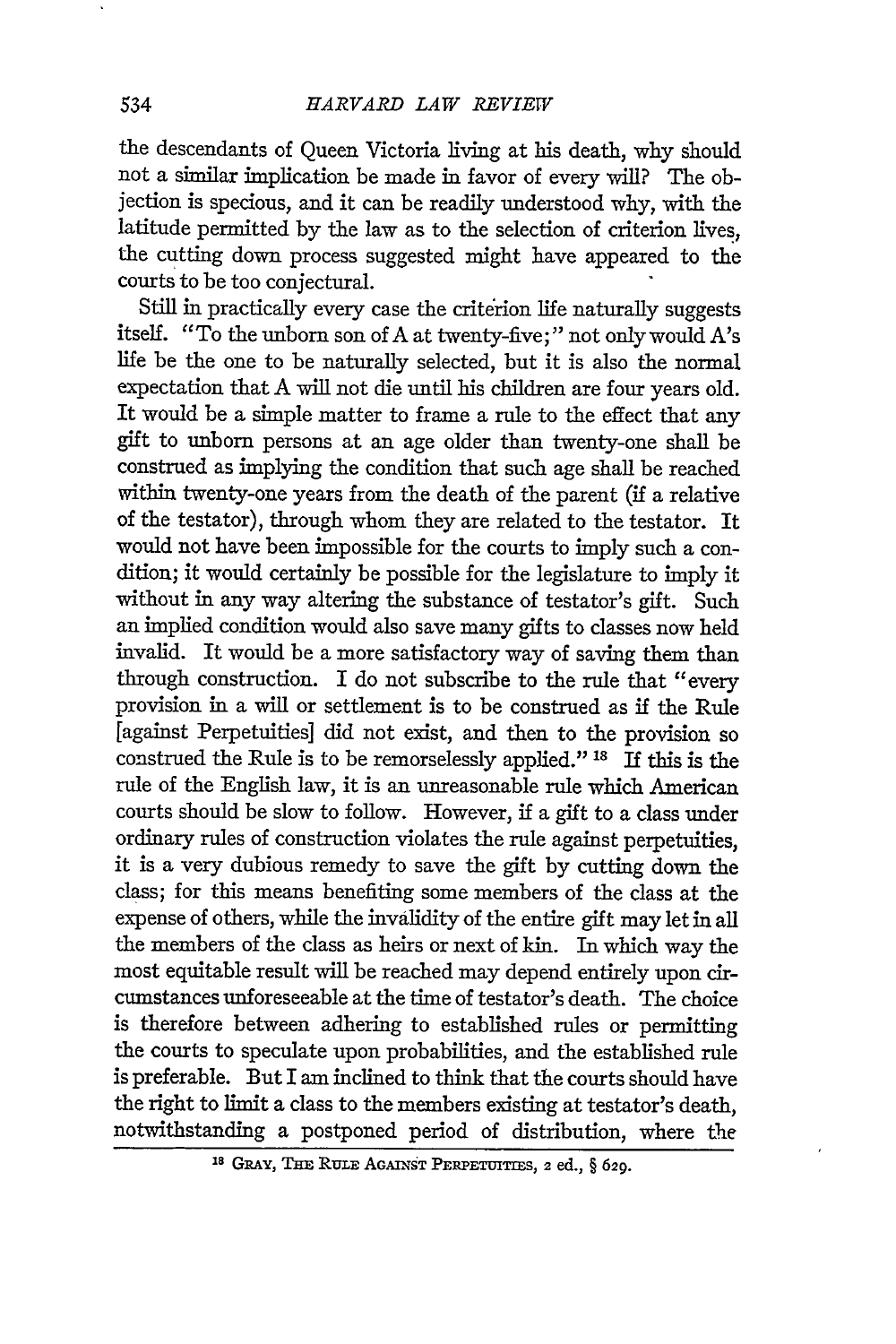admission of possible additional class members would produce invalidity, and where by reason of the age of parents the testator may be presumed to have contemplated no additional members. Of course, if the rule is altered so as to admit additional members of the class without any risk of invalidity, so much the better.

Wherever reasonable construction can save a gift which, under purely technical rules of construction, violates the rule against perpetuities, the gift ought to be saved. If the law is now otherwise, it ought to be changed; if the English law is otherwise and is nineteenth-century law, it should not be followed. But an alteration of the rule so as to make it operative only for the excess of a gift above the permissible limit will probably be found to be an impossibility. The result would be an arbitrary enlargement of gifts quite outside of testator's intent. The illustrations given in Gray, sections 886-893, will make this clear. The only method of cutting down limitations is upon the theory of severability, and that method ought to be applied more liberally than it is.

Even under the law as it stands it is open to a testator to guard against the construction that has proved fatal to so many wills. The following provision would serve the purpose:

"All limitations in this will contained shall be deemed to be conditioned upon their taking effect as vested interests or estates in possession or remainder within twenty-one years from the death of the last survivor of the beneficiaries named in this will [or of the descendants of my parents]<sup>19</sup> who shall be living at my death."

### 3. THE POLICY AGAINST REMOTENESS

Most of the highly developed systems of law have some policy against perpetuities; but in the systems other than that of the common law it is a policy confined to testamentary or family settlements of property made for successive generations, and to dispositions in mortmain. The common law of England alone formulates the policy as a general rule of the law of property- However, not only does the rule find its common application in family settlements, but as soon as we pass beyond these we encounter uncertainty, if not confusion. Confined to family settlements, the

**<sup>19</sup>** The words in brackets would operate to save gifts to grandchildren, nephews or nieces, and grand-nephews or grand-nieces whose parents are not beneficiaries under the will.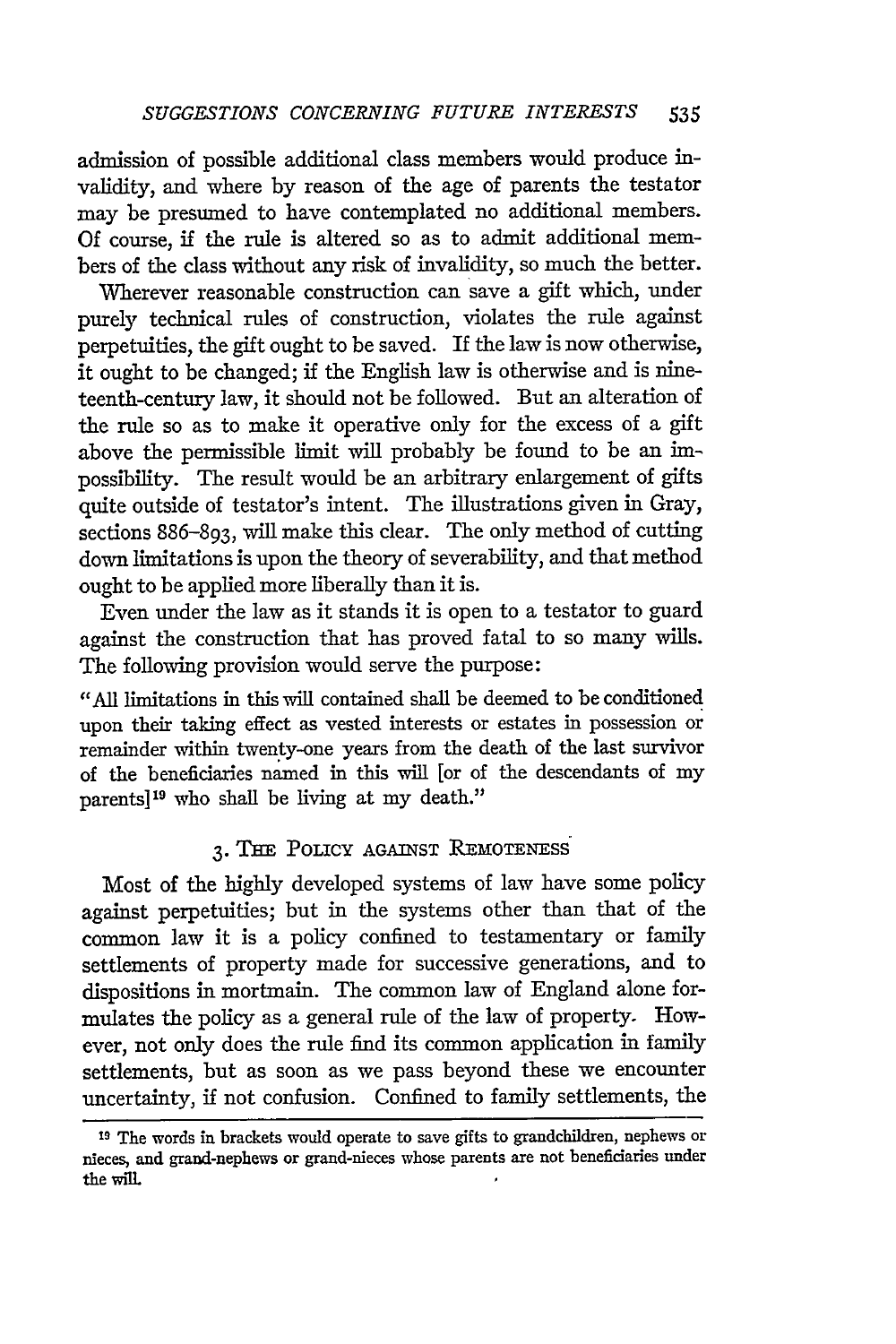question whether the rule is one against remoteness or one against inalienability is of little practical importance, for remote limitations normally result in inalienability, and inalienability was undoubtedly the inconvenience against which the rule was primarily directed. When we come to other arrangements involving remoteness, the remote interest is normally alienable, or at least releasable, and we search laboriously for a reason that will explain why a remote option is against public policy. Professor Gray suggests, that property that is liable to be divested by a remote contingency is not apt to be used to the best advantage of the community.<sup>20</sup> This is true only if we understand "remotely contingent" as meaning contingent for a period lasting 'until a remote time, not if it means contingent at a remote time; yet the rule applies also in the latter sense, although it is clear that an option exercisable only at the end of fifty years leaves the property freer than an option exercisable at the end of twenty-one years.

In a family settlement we are also ordinarily relieved from making a distinction between vested and contingent, for remote limitations are normally affected by the chances of birth and death, and hence contingent; but in a remote option the difference between vested and contingent becomes extremely fine.<sup>21</sup> In *Woodall v. Clifton*<sup>22</sup> the court, in holding a remote option void, does not refer to the difference between vested and contingent, but merely to all executory limitations other than those subsequent to an estate tail.

According to Gray,<sup>23</sup> a devise to A and his heirs, to begin from a day fifty years after the testator's death, is too remote, although admittedly there is nothing contingent about it. What other than a technical reason can be given for such a rule? It can be defeated by a slight change of form, for the validity of a devise to A and his heirs subject to a term of fifty years given to my executors, is unquestioned.

A devise to A and his heirs, to begin from a day fifty years after my death, is a form of disposition that is not likely to occur. A similar devise to an institution or charity is less improbable and deserves consideration. There may be a sound legal policy against remotely effective dispositions; if so, such policy should not be

**<sup>20</sup>**GRAY, **ME RuLE AGAINST** PERPETUITIES, 2 **ed.,** § **603** *f.*

*<sup>21</sup>Ibid., § 230 a* **and** *b;* **Barton** v. **Thaw,** 246 **Pa.** 348, 357, *92* At]. **312 (1914).**

**<sup>&#</sup>x27; [19os]** 2 **Ch. 257.**

**<sup>23</sup> GRAY,** TaE **RuLE** AGAINST PERPETUITIES, 2 ed., *§* 201, **note.**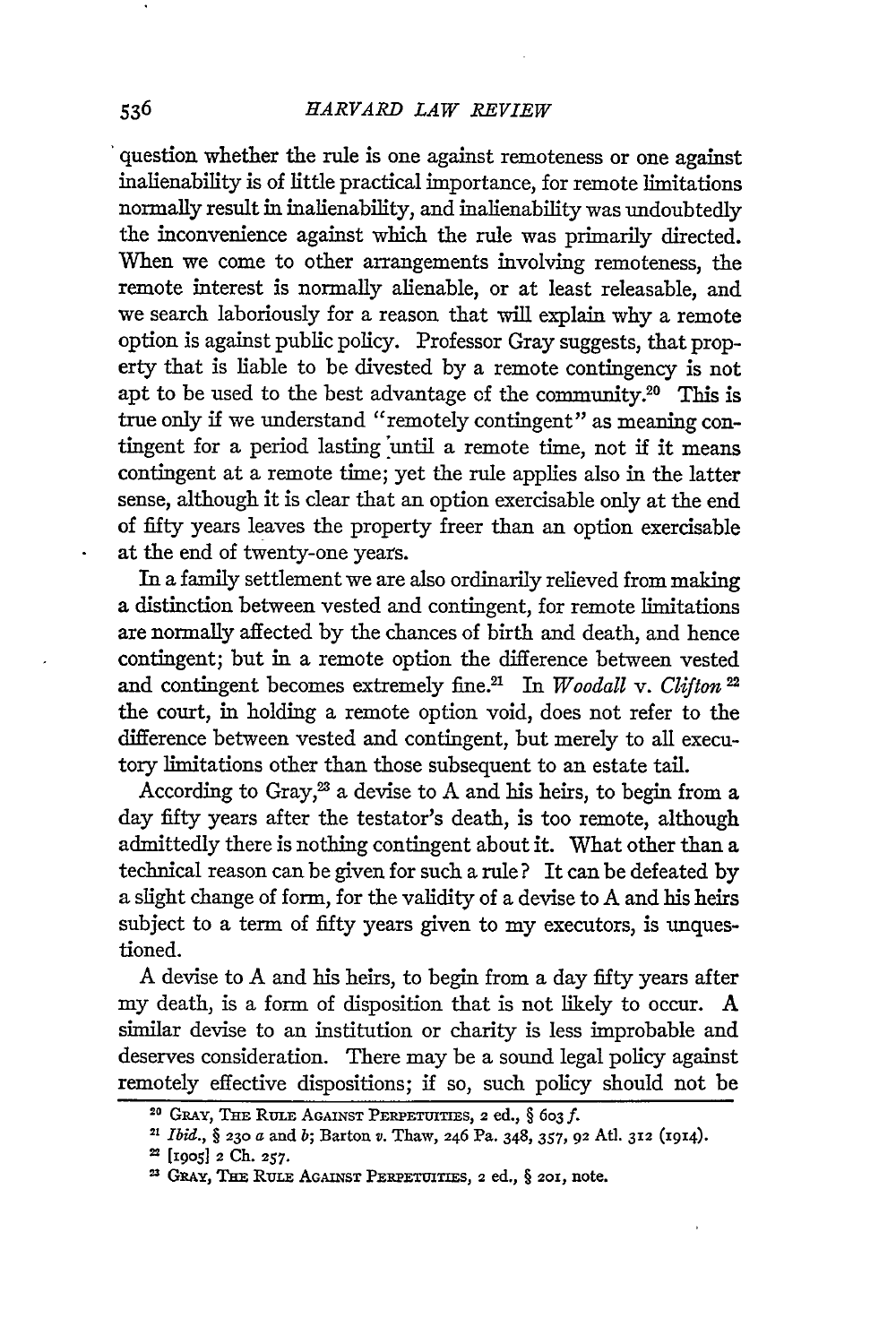bound by the technicalities of the rule against perpetuities. There should be a clear realization of the substantial difference between vested and contingent; between a rule of property and a rule of contract, and between individual and corporate transactions.

Assuming a devise to some university to begin after fifty years to be void for remoteness, the same would be true of a bequest of a library, the same of a fund consisting of securities, whether already existing or directed to be set aside. How about a legacy of \$io,ooo? The rule against perpetuities is a rule of property, not of contract.<sup>24</sup> A promise to pay \$io,ooo fifty years after my death would generally be regarded as good. It may be said that a promise is a pure obligation, while a legacy is enforceable in equity and can be collected by making the residuary legatee refund after the executor has paid him. But in this respect the position of the creditor is even better than that of the legatee. The effect of the law of administration of decedent's estates is to transform every pure obligation after the death of the obligor into an obligation of a specific fund, namely, the estate left by the obligor. In reason, therefore, legacies and promises to pay should stand on the same footing as far as the question of remoteness is concerned. The difference between property and contract breaks down.

We are not prepared to declare a promise payable fifty years after the death of the promisor to be void; for that would nullify every promise to pay at a time later than twenty-one years from date, considering that it is not certain that the promisor will live for an hour after making the promise. We should therefore be prepared to sustain also a legacy payable fifty years after death.

Practically, under the law of administration, the executor would have to make the same provision in both cases. He would have to set apart a sum sufficient to produce in fifty years the required amount. That would be equivalent to setting aside a fund for accumulation. A question would arise under statutes against accumulations: can a thing be done by indirection which cannot be done directly? In England the Thellusson Act makes in this respect a distinction between debts and ordinary legacies, permitting accumulations for the payment of the former; but in America debts and legacies would generally be subject to the same rule. Assuming that accumulation is not forbidden by law, may the legatee or

<sup>24</sup> Worthing Corporation *v.* Heather, [i9o6] **2 Ch. 532.**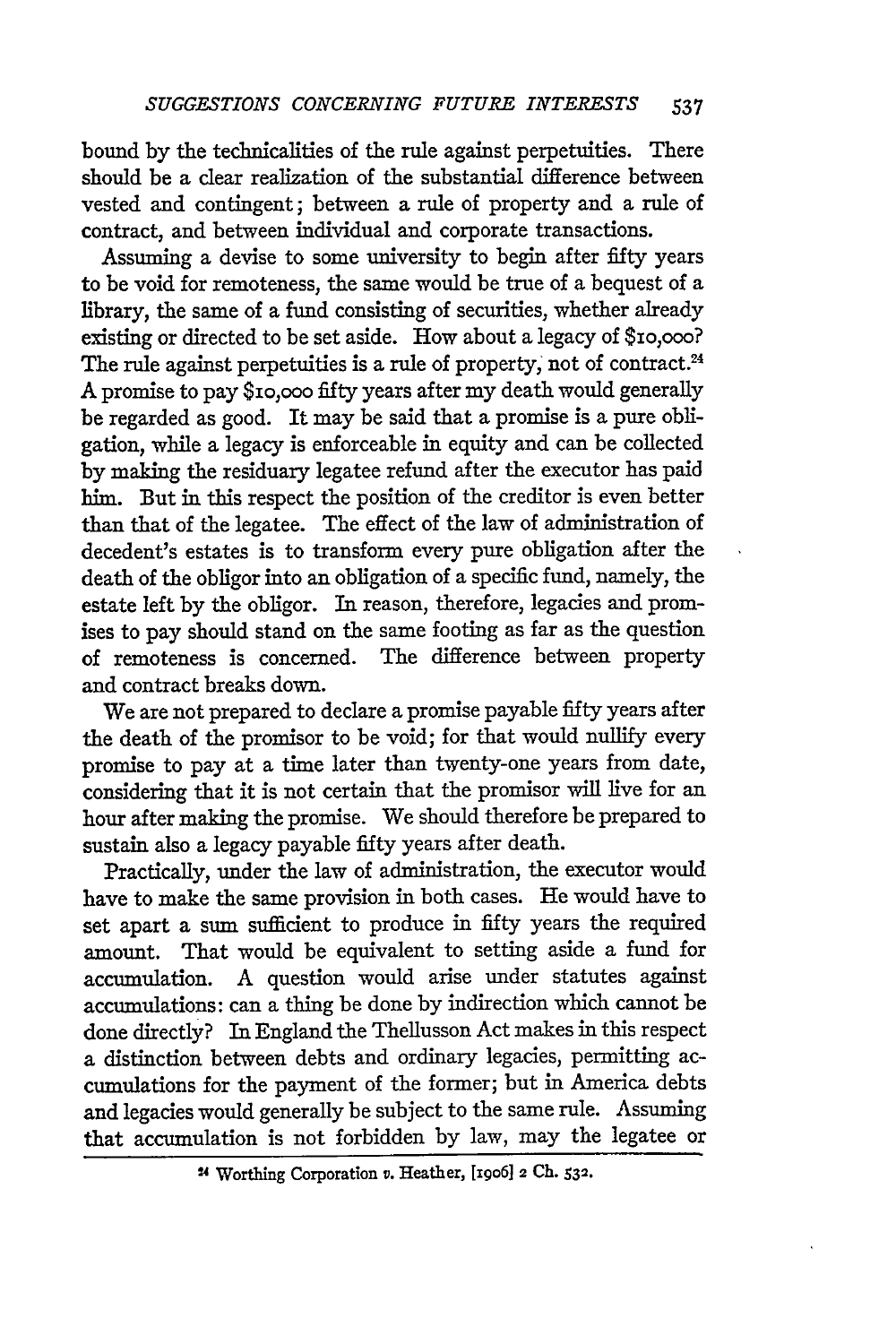creditor on general principles demand immediate payment of the sum, which by accumulation would produce the amount of his claim, considering that he represents the only interest that is to be protected? The law of Illinois gives every holder of a nonaccrued claim after the death of the debtor the right to immediate payment on deduction of an appropriate discount. A legacy payable thirty years after testator's death was sustained in Illinois as a vested interest;25 but there the interest was given with the principal and directed to be paid annually, and the court refused to enter upon the question of the postponed payment of the principal.<sup>26</sup> It thus appears that the postponed or remote promise has its problems and difficulties, and the striking fact is that they apply to legacies and to debts alike. No similar difficulty would arise in case of a gift of a library or a gift of a piece of land, to become effective fifty years after death. In other words, where remoteness creates embarrassment, we have no clear rule against remoteness, while we have one where it serves little purpose. What do we gain by asserting the rule as a rule of property and denying it as a rule of contract? It would be better to have no rule at all against remote executory interests which are free from any contingency.

The importance of any such rule is much diminished by the fact that remoteness without some element of contingency is of infrequent occurrence outside of corporate transactions. An individual promise to pay at a time beyond the period of the rule against perpetuities is even more rare than a legacy remotely postponed without any contingency. But we approach a much more practical question when.we come to consider contingent promises. A covenant for title and an indemnity bond are obligations of common occurrence; they are apt to be made for contingencies without limit of time, and it has never been suggested that the rule against perpetuities should apply to them.

But how does such an obligation operate after the death of the obligor? That depends upon the state of the law of the administration of decedent's estates with regard to contingent claims against the estate. And here we enter upon a somewhat obscure field. Under the English law the executor is normally liable indefinitely; $27$  he can discharge himself by refusing to pay legacies

**<sup>25</sup>**O'Hare **v.** Johnston, **273** IlR. 458, **113 N. E. 127** (1916). **2"** *Ibd.,* **478.**

**<sup>27</sup>** But note the application of the Trustee Act, 1888, § **8,** sub-sec. i **(b).**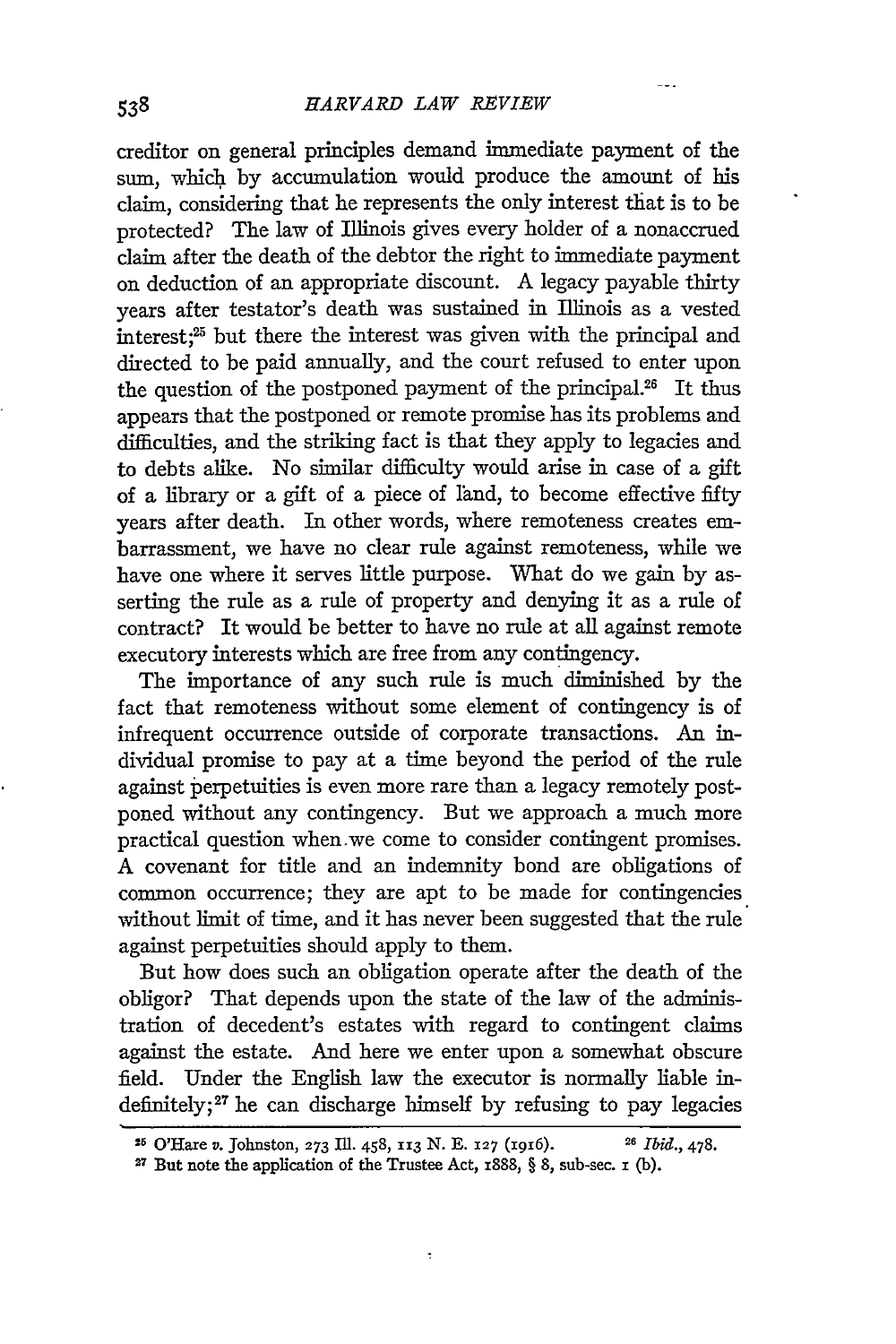except under order of a court, and the liability then devolves upon legatees or distributees.<sup>28</sup> In America the matter is governed in a general way by statutory provisions regarding presentation of claims against the estate, which however frequently neither mention nor fit contingent claims. In some states contingent claims are required to be presented within the brief period prescribed by law (often only one or two years). Such is the law of California.29 This mode of provision will be presently considered. In other states the provisions of law are such that it may well be contended that contingent claims require no presentation, since there is no conceivable method indicated of dealing with them. Illinois is in that category. In that state the executor's liability ceases, the same as in England, after he has distributed under the order of the court.30 It has been said that in Illinois the statute is interpreted to mean that the claim is barred also against the legatees or distributees.1 But this seems to be an error. The opinion in *People v. Brooks 3 <sup>2</sup>*may seem to lend some countenance to this view; but if the facts of the case are examined as they appear from the Appellate Court Reports,<sup>33</sup> it will be found that the claim was on a guardian's bond and that the infant became of age before the expiration of the period of administration, so that the obligation of the bond was then broken, and the claim should have been presented as a matured or accrued claim against the estate of the surety; failure to present discharged the distributees, and the claim was absolutely barred.

It must frequently happen that a contingent liability first becomes an actual liability long after the obligor's death and after his estate has been distributed to next of kin and legatees. They may therefore for years be liable to a remotely contingent obligation, of the existence of which as likely as not they will be entirely ignorant. If there is a policy against remoteness, it operates with the same force whether it is a question of a liability to incur a pecuniary obligation or of losing some specific property. If there is a rule of law in the latter case, why not in the former? The law

**<sup>28</sup>***Re* King, **[1907] I** Ch. **72.**

**<sup>29</sup> CODE or** Civ. PRoc., §§ **1648, 165x.**

**<sup>30</sup>**Snydacker **v.** Swan **&** Co., 154 **Il. 220,40 N. E.** 466 **(I895).**

**<sup>31</sup>**Professor Warren in **32** HARV. L. REv. **3I5, 321, 332.**

<sup>2</sup>**123** Il. 246, 14 **N. E. 39 (1887).**

**<sup>33</sup>x5** Ill. App. **57o** (1884).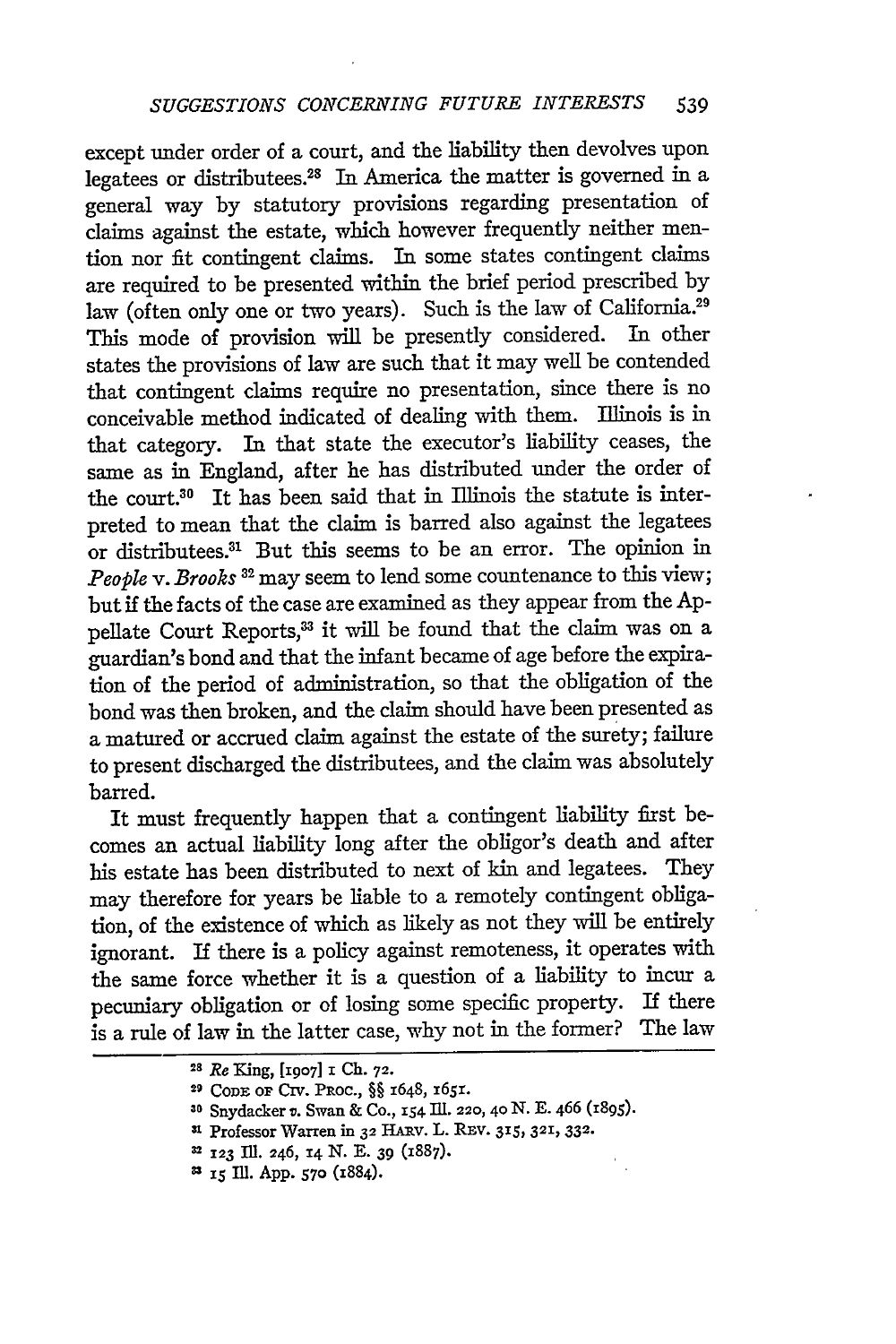may well permit a person to bind himself contingently for the period of his life or a shorter period, or to bind himself and his estate for a reasonable time; but to bind indefinitely successive generations of beneficiaries by will or intestacy does not seem reasonable.

But can any remedy be suggested that will relieve the situation? If the rule against perpetuities were applicable, it would mean that every contingent liability would have to be expressly limited to a period, the most natural maximum limit of which would be the life of the obligor and twenty-one years thereafter. Under a theory of separability of limitations an unlimited contingent obligation might be reduced to the same limit. A statutory rule establishing a like maximum limit for noncorporate obligations would therefore not seem inappropriate.

Were such a statute proposed, conservative legal sentiment might be expected to protest against so radical an innovation upon the law of warranty and suretyship.

Let us then consider a much more plausible proposition and see how it would operate. In California, and in the states following her legislation, a contingent claim must be presented against the estate of the obligor in due course of administration; otherwise it will be barred. A similar requirement was recently proposed in Illinois in connection with a comprehensive revision of the law of administration but failed to become law. If the claim is presented, the court is in a general way required to make provision for meeting or protecting it, and the claim will be saved in the absence of other arrangements.

Under legislation of this kind the practical result will be in the great majority of cases that the contingent liability will be extinguished at the end of the period prescribed for presenting claims. For contingent claims of the perpetual kind, such as warranties and indemnity assurances, while as yet contingent, are very apt to appear to their holders as unsubstantial; the beneficiaries rarely watch them with any care because they do not expect they will ever have occasion to have recourse to them; hence only in the rarest cases will they be presented. An almost inevitable default will have the practical effect of a limitation. If the contingent claim is presented, the court may require next of kin or legatees to renew the obligation to the extent of the assets received by them respectively. That would at least have the advantage of placing them